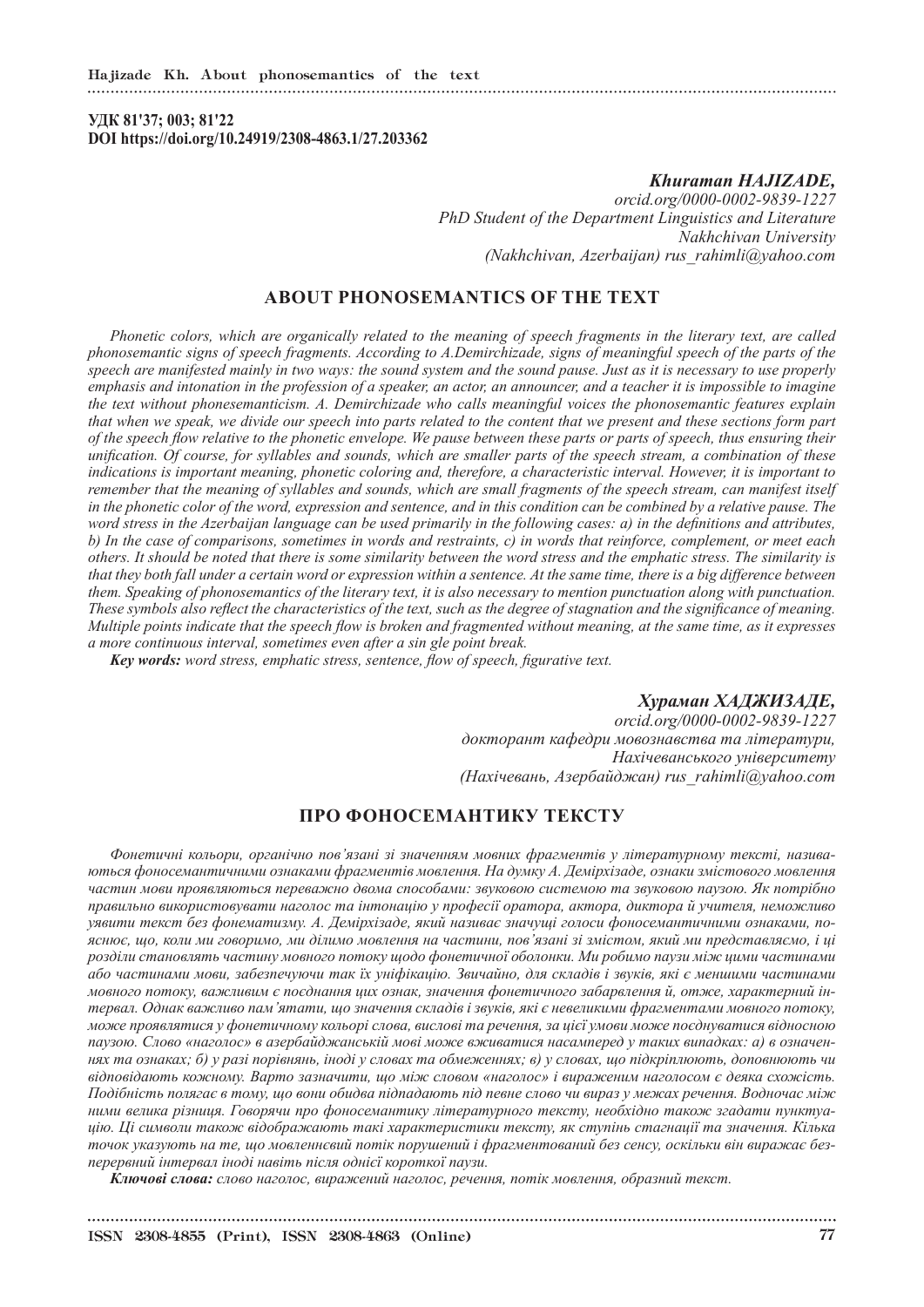**Introduction.** Just as it is necessary to use properly emphasis and intonation in the profession of a speaker, an actor, an announcer, and a teacher it is impossible to imagine the text without phonemechanism. A. Demirchizade who calls meaningful voices the phonosemantic features explain that when we speak, we divide our speech into parts related to the content that we present and these sections form part of the speech flow relative to the phonetic envelope. We pause between these parts or parts of speech, thus ensuring their unification. According to, A. Demirchizade, not every pause can provide combination, this is one of the basic conditions requiring a little combination, both in terms of the content of the speech range and phonetic color. Of course, for syllables and sounds, which are smaller parts of the speech stream, a combination of these indications is important meaning, phonetic coloring and, therefore, a characteristic interval. However, it is important to remember that the meaning of syllables and sounds, which are small fragments of the speech stream, can manifest itself in the phonetic color of the word, expression and sentence, and in this condition can be combined by a relative pause. The scientist makes this clear such: "Each speech separated by a pause that forms the merger has a special phonetic color in the meaning of each paragraph and these, in turn, determine the amount of the pause" (Demirchizade, 2007a: 122).

**Discussion.** Demirchizade describes the phonetic paint as follows: "Phonetic paint is basically a phrase, word, syllable, voice, which differs from others in a certain part of speech" (Demirchizade, 2007b: 122). This means that any expression in a literary text, one word, one syllable, or one voice, depending on the content requirement, is stronger or weaker, stretched or reduced, lower, or cut, broken or interrupted often, with a whimper or whisper, and so on. different notes, such as different pronunciations, make up the phonetic color of the speech fragment. From this we can conclude that the characteristic in the literary text can be called a phonetic picture, which shows how sound is organized meaningfully. A. Demirchizade considers so that the signs of the formation of harmonic parts of the speech flow are inextricably linked with the phonetic cortex of speech.

From these we can conclude that phonetic dyes, which are organically related to the meaning of "speech fragments in the literary text, are called phonosemantic signs of speech fragments" (Aghayeva, 1975: 129).

According to A. Demirchizade, the signs of significant speech in parts of speech are manifested mainly in two ways: sound system and sound pause.

A. Demirchizade points to emphasis and intonation as types of sound equipment: "There are two main

types of sound, depending on the meaning of each fragment of the speech stream and how it sounds: 1) Stress. 2) Intonation (Demirchizade, 2007c: 123). It is impossible to create meaningful vowel phonosemantics with using all three types of stress (syllable stress, word stress and emphatic stress) in a literary text.

The word stress in the Azerbaijan language can be used primarily in the following cases: a) in the definitions and attributes, b) In the case of comparisons, sometimes in words and restraints, c) in words that reinforce, complement, or meet each other (Efendiyev, 1957: 98–99).

It should also be noted that there is some similarity between the word stress and the emphatic stress. The similarity is that they both fall under a particular word or expression in a sentence (Aliyev, 2006: 37). At the same time, there is a big difference between them. After Damirchizade's comments on both stresses, it can be concluded that the word stress is on the word, which is emphasized by the emphasis and attention of the audience to the meaning of the expression. It is designed to reduce. The scientist has written: "The word stress is on the preconceived meanings of the speaker, and with the emphasis on emotion and emotion arising in the process of conversation" (Demirchizade, 2007d: 134).

A. Akhundov, like other phonetic issues, studied the emphasis in detail. He clarified problems such as acoustic nature and accents in the Azerbaijan language, emphasis in the Azerbaijan language, secondary accent, accent vocabulary in the Azerbaijani language, emphasis in complex words, as well as the relationship and purpose of various units of the language (Akhundov, 1966: 162).

A. Akhundov likens the stress to a phoneme: "Like phonemes, accent is a means of recognizing and distinguishing words. For example, alma in the Azerbaijan language (fruit type) and alma (negative form of the verb to buy) are distinguished by stress and are perceived as different lexical-grammatical units" (Akhundov, 1984: 275).

A. Demirchizade explains the intonation as follows: "Discursive tones, that is, humor and tones, speed, that is, the speed at which speech is accelerated or at intervals, the strength of sound, that is, the intensity or weakness of breathing, sound, sound, emotion, feeling of joy, is a phenomenon that has many different aspects like change. This event is related to the sentence and is basically the movement of the voice in the sentence. That is why this phenomenon is called intonation" (Demirchizade, 2007e: 135). According to Demirchizade, not only the content of the sentence, but also the purpose of the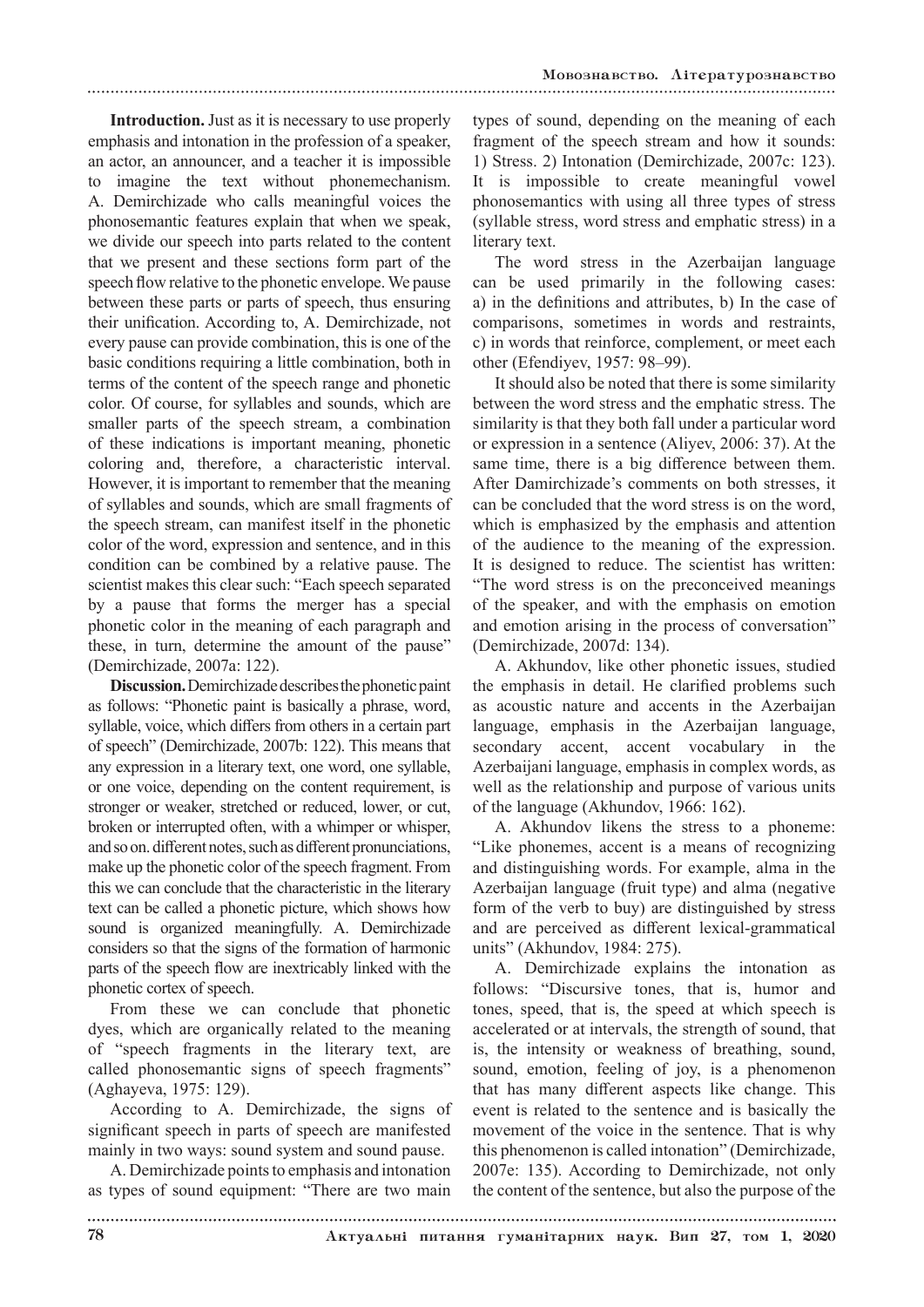sentence influences how the words are pronounced in the sentence. That is, the voice is sometimes louder, sometimes even lower, sometimes elongated, sometimes shortened, and sometimes the speech flow is interrupted, sometimes in a confusing sequence and, therefore, different and different quantitative waves of sound throughout the phrase or phrase. It thus forms the rhythm and melodic flow of the speech, which is called intonation.

A. Demirchizade also added that intonation is also used in the expression of various sensory states such as joy, sadness, anger, supplication, craving, etc.

A. Demirchizade has also clarified one of the phonosemantical problems: "According to one or another category of meaning plants, speech flow is divided into different intervals. Different class intervals are also a type of significant sound that ensures smooth speech streams, that is, a type of significant sound that interferes with interruptions" (Demirchizade, 2007f: 137). In addition, from the examples given by Demirchizade, it is clear that his ideas about the place and essence of the pause grew a little between the words in the interval between the words in the sentence and the sentences that make up the complex sentence at the end of the sentence. In addition, this is a very complex process, closely related to the psychological state.

This means that phonosemantics is not only about emphasis and intonation, but also problems that play an important role in the formation of a sentence as a break.

Speaking of phonosemantics of the literary text, it is also necessary to mention punctuation along with punctuation. These symbols also reflect the characteristics of the text, such as the degree of stagnation and the significance of meaning. A. Demirchizadeh has written: "The point, the question mark, the exclamation mark signify that the largest part of the speech flow is both meaningful and sound, and that there is a long, continuous stagnation. Of course, these symbols have a different function, and these signs are used to refer to other signs of meaningful sounding, especially discomfort.

Multiple points indicate that the speech flow is broken and fragmented without meaning, at the same time, as it expresses a more continuous interval, sometimes even after a single point break.

The punctuation comma has more important role. However, these different meanings are actually

shaped by pauses, and are therefore used to indicate the presence of a slight interruption in comma speech flow.

**Conclusions.** The main function of punctuation marks such as colon, semicolon, hyphen is to express different types of punctuation, which is one of the great signs of meaningful speech in the flow of speech" (Demirchizade, 2007g: 138).

"O kitabı oxuyur / O, kitabı oxuyur. He reads that book/ he, reads that book

Yaxşı kitab oxu / Yaxşı, kitab oxu. Read a good book/ well, read the book

Ana vətən çağırır məni / Ana, vətən çağırır məni. Mother country calls me/ Mother, country calls me

Anacan, niyə belə ağlayırsan? Mother, why are you crying so?

Anacan, niyə belə? Ağlayırsan? Mother, why so? are you crying?

Ana! Can! Niyə belə ağlayırsan? Mother, Can! Why are you crying so?

Evimizə çağırdığın adamlara nə verəcəksən? What will you give to the people you call our home?

Evimizə, çağırdığın adamlara nə verəcəksən? What will you give to your house, to the people you call?

Çalış, sən də atan kimi, tənbəl olma! Work, also you as your father, dont be lazy

Çalış sən də, atan kimi tənbəl olma! Work also you, dont be lazy as your father

Çalış sən də atan kimi, tənbəl olma! Work as your father, dont be lazy

Xatircəm ol, get, Mirzə, bəlkə Hacı gəldi, buraya başqa adamın gəlməsi qadağandır. Be confident, go, Mirza maybe Haji will come, another man's coming here is forbidden

Xatircəm ol, get, Mirzə, bəlkə Hacı gəldi buraya, başqa adamın gəlməsi qadağandır." (Demirchizade, 2007i: 139). Be confident, go, Mirza, maybe Haji will come here, another man's coming is forbidden. (Demirchizade, 2007h: 139) Demirchizadeh's examples show that the punctuation marks used in the sentences mainly serve the pauses and the meaning of the displacement, as seen in the scientist's operation on the samples. From this, we conclude that punctuation is a form of meaningful sound and is an important means of sustaining speech flow.

Thus, we can see that without phonemechanism, a chaos occurs in the text, and the expressions cannot make sense.

#### **BIBLIOGRAPHY**

2. Akhundov A. A. Phonetics of the Azerbaijani language. Baku : Maarif, 1984. 392 p.

<sup>1.</sup> Akhundov C. M. Ways of expressing the category of the question in the Azerbaijani language. Scientific works of APU. XI Series No. 5. 1966.